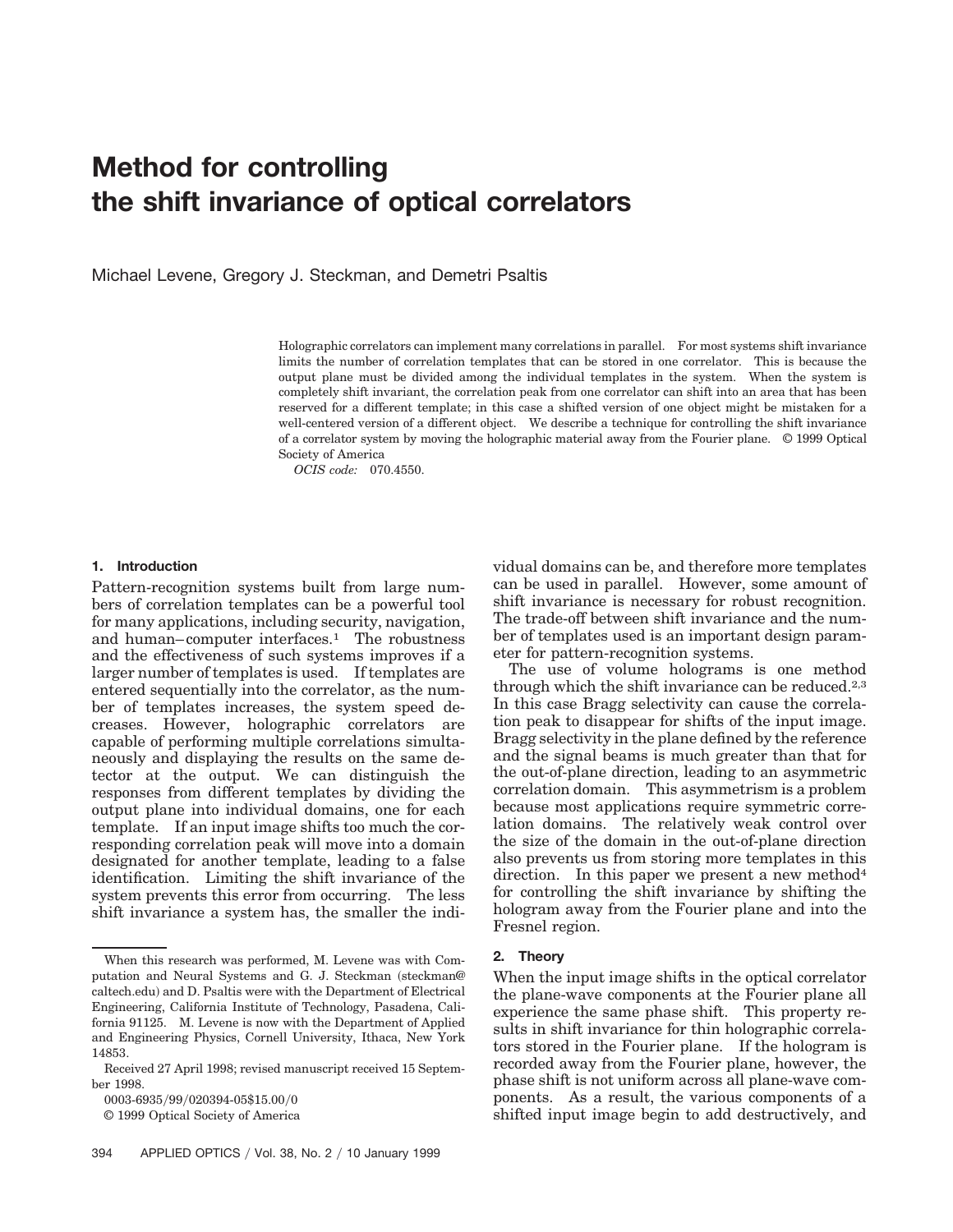

Fig. 1. Basic holographic correlator.

the correlation peak eventually disappears. The further the holographic material is from the Fourier plane, the greater the phase difference between the various component plane waves, and the more shift invariance is reduced.

Figure 1 shows a basic correlator system with the holographic material shifted a distance  $z_c$  from the Fourier plane. A transparency  $f_1(x_1, y_1)$ , illuminated by monochromatic light of wavelength  $\lambda$ , produces a disturbance  $g(x, y, z)$  in the Fresnel zone given (within the paraxial approximation and under the assumption that  $z_c$  is small relative to  $\overline{F}$ ) by

$$
g(x, y, z) = \int_{-\infty}^{\infty} \int_{-\infty}^{\infty} f_1(x_1, y_1) \exp\left[-j\frac{k}{F}(x_1x + y_1y)\right]
$$

$$
\times \exp\left[j\frac{k}{2F^2}(x_1^2 + y_1^2)z\right] dx_1 dy_1, \qquad (1)
$$

where  $k = 2\pi/\lambda$ , *F* is the focal length of the lens, and *z* is the distance from the Fourier plane. The refractive index, however, makes the Fourier plane appear to be shifted from its actual position. The field inside the material is then

$$
g(x', y', z') = \int_{-\infty}^{\infty} \int_{-\infty}^{\infty} f_1(x_1, y_1) \exp\left[-j\frac{k}{F}(x_1x + y_1y)\right] \times \exp\left\{j\frac{k}{2nF^2}(x_1^2 + y_1^2)[z' + (z_c - L_z/2)] \right\} \times (n-1)] \text{d}x_1 \text{d}y_1,
$$
 (2)

where  $z_c$  is the distance from the Fourier plane to the center of the recording material.

A plane-wave reference incident at an angle  $\theta$  interacts with the signal beam to record a hologram, as given by

$$
|\exp[jk(x' \sin \theta' + z' \cos \theta')] + g(x', y', z')|^2
$$
, (3)

where  $\theta'$  is the angle of the reference beam inside the medium.

Illuminating the hologram with a new input image  $f_2(x_2, y_2)$  produces the diffracted field amplitude  $A_d$ 



Fig. 2. Experimental correlator setup.

along the wave vector  $\mathbf{k}_d$  given (within the Born approximation<sup>5</sup>) by

$$
A_d(\mathbf{k}_d) = \iint dx_1 dy_1 \iint dx_2 dy_2 f_1(x_1, y_1) f_2(x_2, y_2)
$$
  
\n
$$
\times \iiint_{\text{volume}} \exp\left\{-j\frac{k}{2nF^2}(x_1^2 - x_2^2 + y_1^2 - y_2^2)\right\}
$$
  
\n
$$
\times [z' + (z_c - L_z/2)(n - 1)]\right\}
$$
  
\n
$$
\times \exp\left[j\frac{k}{F}(x_1 - x_2)x'\right]
$$
  
\n
$$
\times \exp\left[j\frac{k}{F}(y_1 - y_2)y'\right]
$$
  
\n
$$
\times \exp[jn(k \sin \theta' - k_{dx})x'] \exp(-jnk_{dy}y')
$$
  
\n
$$
\times \exp\{jn(k \cos \theta' - k_{dz})[z' + (z_c - L_z/2)\right)
$$
  
\n
$$
\times (n - 1)]\}dx'dy'dz', \qquad (4)
$$

where  $k_{dx}$ ,  $k_{dy}$ , and  $k_{dz}$  are the *x*, *y*, and *z* components, respectively, of the diffracted wave vector such that  $|\mathbf{k}_d|^2 = k_{dx}^2 + k_{dy}^2 + k_{dz}^2.$ 



Fig. 3. Randomly generated image  $120 \times 120$  pixels in size.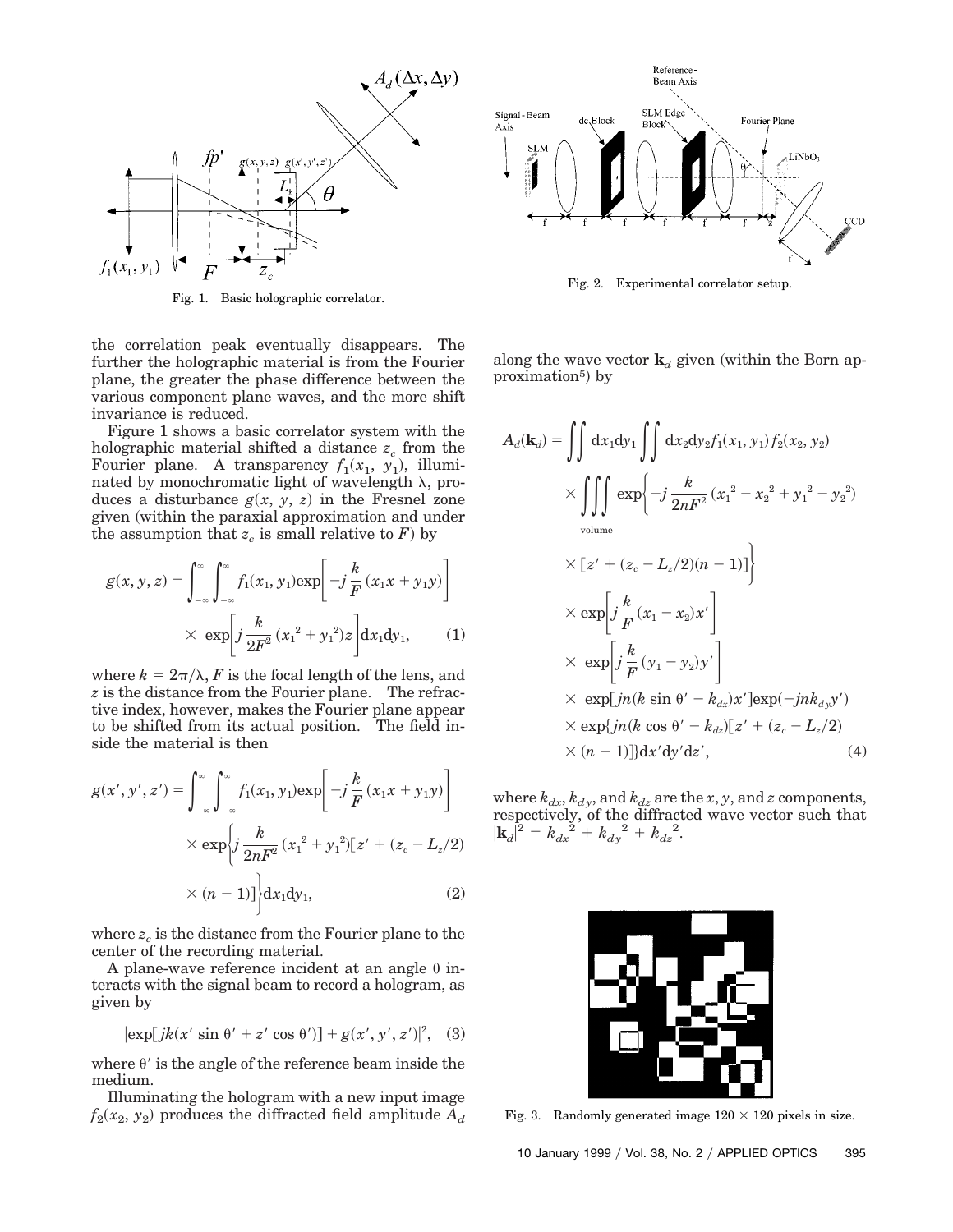

Fig. 4. Correlation strength versus image displacement for (a) in-plane and (b) out-of-plane shifts.

Performing the integral over the volume of the material with the change of variables  $\tilde{z} = z' - z_c$  yields

$$
A_d(\mathbf{k}_d) = \iint dx_1 dy_1 \iint dx_2 dy_2 f_1(x_1, y_1) f_2(x_2, y_2)
$$
  
\n
$$
\times \exp\left\{-j\frac{k}{2nF^2}(x_1^2 - x_2^2 + y_1^2 - y_2^2)\right\}
$$
  
\n
$$
\times [z_c + (z_c - L_z/2)(n - 1)] \exp\{jn(k \cos \theta' - k_{dz})[z_c + (z_c - L_z/2)(n - 1)]\}
$$
  
\n
$$
\times \operatorname{sinc}\left\{\frac{L_z}{2\pi} \left[\frac{k}{2nF^2}(x_1^2 - x_2^2 + y_1^2 - y_2^2)\right.\right.
$$
  
\n
$$
+ kn \cos \theta' - nk_{dz}\right\}
$$
  
\n
$$
\times \operatorname{sinc}\left\{\frac{L_z}{2\pi} \left[\frac{k}{F}(x_1 - x_2) + kn \sin \theta' - nk_{dx}\right]\right\}
$$
  
\n
$$
\times \operatorname{sinc}\left\{\frac{L_y}{2\pi} \left[\frac{k}{F}(y_1 - y_2) - nk_{dy}\right]\right\},
$$
 (5)

with  $\text{sinc}(x) = (\sin \pi x)/\pi x$ . The transverse dimensions  $L_x$  and  $L_y$  are large enough to approximate the last two sinc functions as delta functions. Integrating over  $x_2$  and  $y_2$  yields

$$
A_d(\Delta x, \Delta y) = \iint f_1(x_1, y_1) f_2(x_1 + \Delta x, y_1 + \Delta y)
$$
  
 
$$
\times \exp\{j[z_c + (z_c - L_c/2)(n-1)]\alpha\}
$$
  
 
$$
\times \operatorname{sinc}\left(\frac{L_z}{2\pi}\alpha\right) dx_1 dy_1,
$$
 (6)

where

$$
\alpha = \frac{k}{2nF^2} \left[ x_1^2 - (x_1 + \Delta x)^2 + y_1^2 - (y_1 + \Delta y)^2 \right]
$$
  
+  $kn \cos \theta' - nk_{dz}$ ,  

$$
\Delta x = nF(\sin \theta' - k_{dx}/k), \qquad \Delta y = -nFk_{dy}/k.
$$

Equation  $(6)$  is the cross correlation between  $f_1$  and  $f_2$ , with a sinc term from the Bragg selectivity and an exponential term involving the position of the hologram,  $z_c$ . Both the exponential and the sinc terms act as a window function on the correlation, attenu-



Fig. 5. (a) In-plane and (b) out-of-plane shift selectivity with the recording material displaced from the Fourier plane.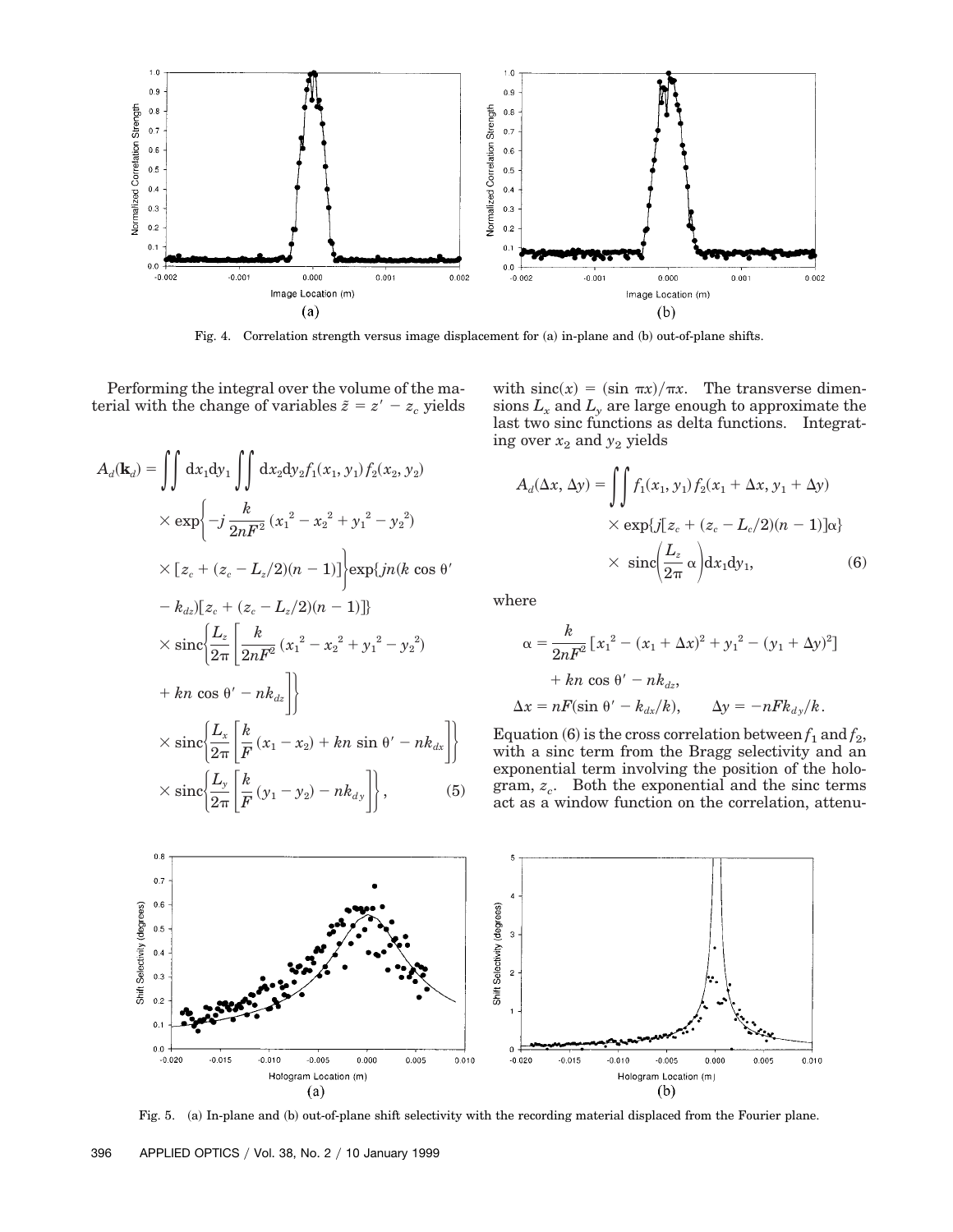

Fig. 6. Output of an array of correlators recorded 1 cm from the Fourier plane: (a), (b) centered input images; (c), (d) shifted input  $images; (e), (f) images recorded at the Fourier plane.$ 

ating the signal for nonzero values of  $\Delta x$  and  $\Delta y$ , i.e., for deviations from the center of the correlation domain. For volume holograms recorded at the Fourier plane, the exponential term becomes equal to one, and only the sinc term acts to limit shift invariance. Likewise, for thin holograms recorded away from the Fourier plane, the sinc term becomes negligible, and the exponential term becomes the limiting factor. The presence of this window function within the integral also acts to sharpen the correlation peaks by suppression of the sidelobes, as they occur at nonzero values of  $\Delta x$  and  $\Delta y$  even when the input is centered. Issues concerning shift invariance aside, the sidelobes of the correlations place an upper limit on how tightly the correlations can be packed in a conventional correlator. Attempting to store correlators together too closely results in the sidelobes from one template interfering with the neighboring template, reducing both outputs to noise.

#### **3. Experiment**

The experimental setup for the correlator that we used is shown in Fig. 2. An image of random white and black rectangles, shown in Fig. 3, was displayed on a portion of the liquid-crystal spatial light modulator (SLM), which has a resolution of 640  $\times$  480 pixels and a  $24-\mu m$  pixel pitch. A dc block in the Fourier plane of the first lens edge enhances the image before correlation. The filter behind the second lens blocks the edges of the SLM that were created by the edge-enhancement process of the dc block. If not blocked, the SLM creates an undesirable constant dc offset to the strength of the correlation, regardless of what image is presented on the SLM. The holographic material (a  $250$ - $\mu$ m-thick LiNbO<sub>3</sub> crystal) is mounted on a motorized translation stage to enable computerized control of the location of the crystal relative to the Fourier plane. The signal beam is coincident with and the reference beam at a 25° angle to the recording-material surface normal. A lens is placed along the path of the reference beam, and in its back focal plane a CCD camera is used to capture the intensity and the position of the correlation peak.



Fig. 7. Autocorrelation cross sections for  $(a)$  Fourier plane and  $(b)$ Fresnel zone recordings.